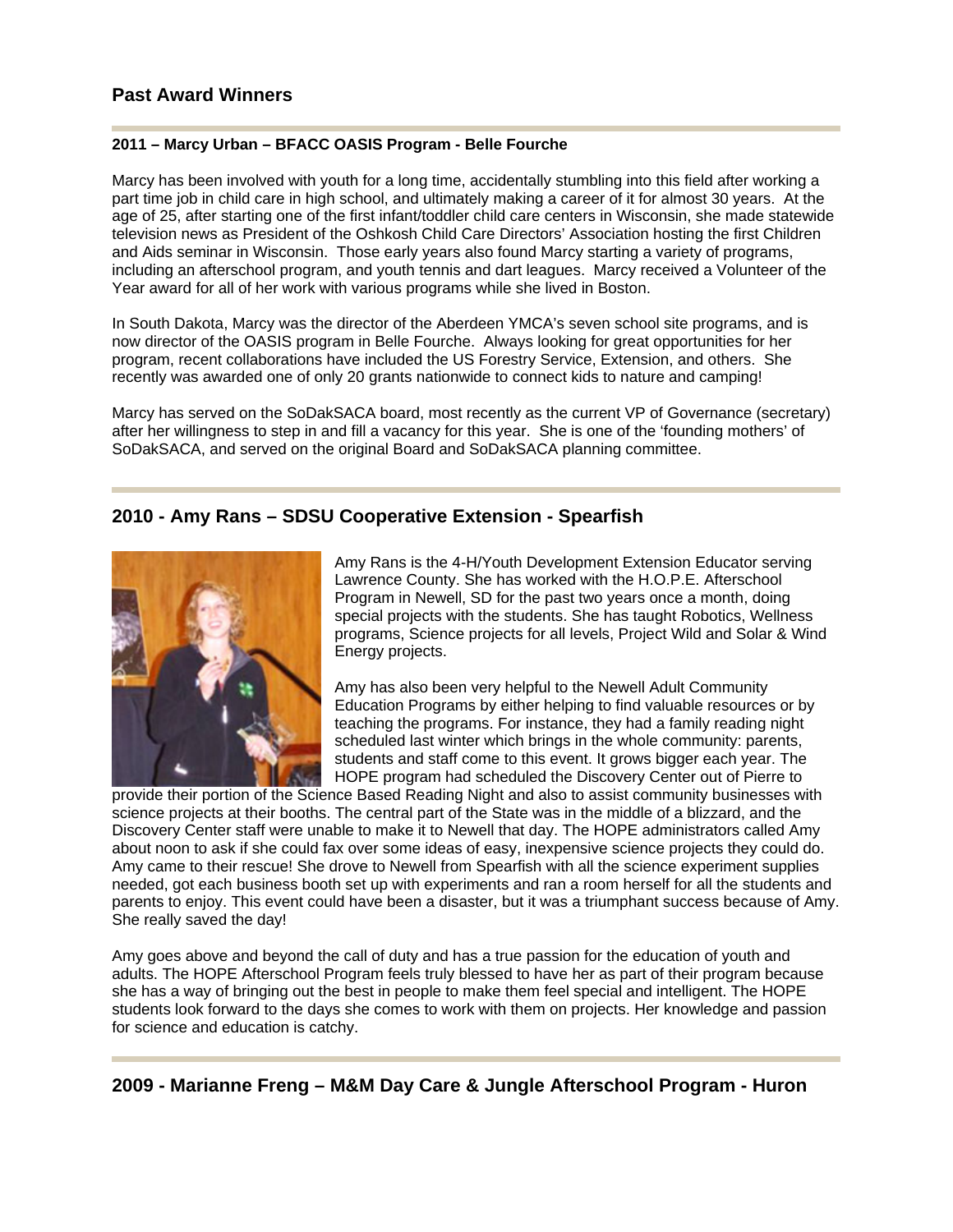

Marianne Freng has been in the child and school-age care world for over 30+ years in Huron, SD. I first got to know Marianne in my work with DSS in the early 80s when I handled the old Work Incentive Program (WIP) and the day care payment program. Even at that time, Marianne was actively advocating improving quality and for state registration of all child care facilities, which continues to be one of her passions.

Through the years, Marianne has served in various capacities on local and state boards and understands the importance of promoting her programs and the child/school-age field at each of them: SDAEYC, SDACCD, SoDakSACA. Her wish is that these associations could work together better so they all have a greater knowledge of school age care and its importance to the communities of our state. Marianne is currently serving on the SoDakSACA board as Northeastern Regional

Representative, and is also the President of the SD Child Care Directors Association. In her spare time, she is involved in various committees involving children and youth in Huron. She was recently honored as a Champion for Children (Honor Roll) by the SD Voices for Children. Marianne also has had a Jungle booth at Afterschool Day at the Capitol advocating for afterschool programs.

One of her passions is to help those less fortunate. She has been involved with the Lions Club and the SD Optometric Association's Mission to Mexico project for several years, and has travelled there with fellow South Dakotans annually to assist in disseminating and fitting eyeglasses to needy children and adults in Mexico. In 2008, she spearheaded a statewide afterschool service project to collect eyeglasses for this worthy cause. This project was able to collect over 800 children's glasses for the Mission!

Marianne is also very well respected by her staff....some of them have been at her program for over 20 years, so it is evident she treats her staff well. She understands the importance of quality staff and she does what she can in her programs to support their training interests and sending them to new trainings when available. She has always supported the regional training offerings by the regional ECE office in Brookings, sending many of her staff if the topic pertained. The families at her program really respect her and she has great ideas to involve them as well. She also has The Jungle do various community service projects in the Huron area to much success. The program also sponsors Lights On Afterschool activities annually.



**2008 - Enemy Swim Afterschool Program - Waubay**

Becky Bergquist, Director, and the Enemy Swim Day School (ESDS) Afterschool Program staff were the recipients of the 2008 SACCY Award presented on Oct. 4, 2008 at the SoDakSACA Conference in Watertown, SD. ESDS Afterschool Program is a 21st Century Community Learning Center which became nationally accredited in late 2007. The program believes that a highly trained staff contributes to a high quality program. Several staff have completed the SD OST training series or are in the process, and four staff have earned the state OST Credential. "I am very thankful our program was nominated to win the SACCY award, and very pleased that our entire program staff

could be recognized for their hard work and dedication to the program at the SoDakSACA conference," said Becky. "They deserve it. I am glad we were given the opportunity to publicly acknowledge our staff at the awards ceremony."

Becky paid tribute to the regional OST training specialist, Lori Schocker, with Early Childhood Partners in Aberdeen. "You are a great contributor in helping us achieve our professional development goals", said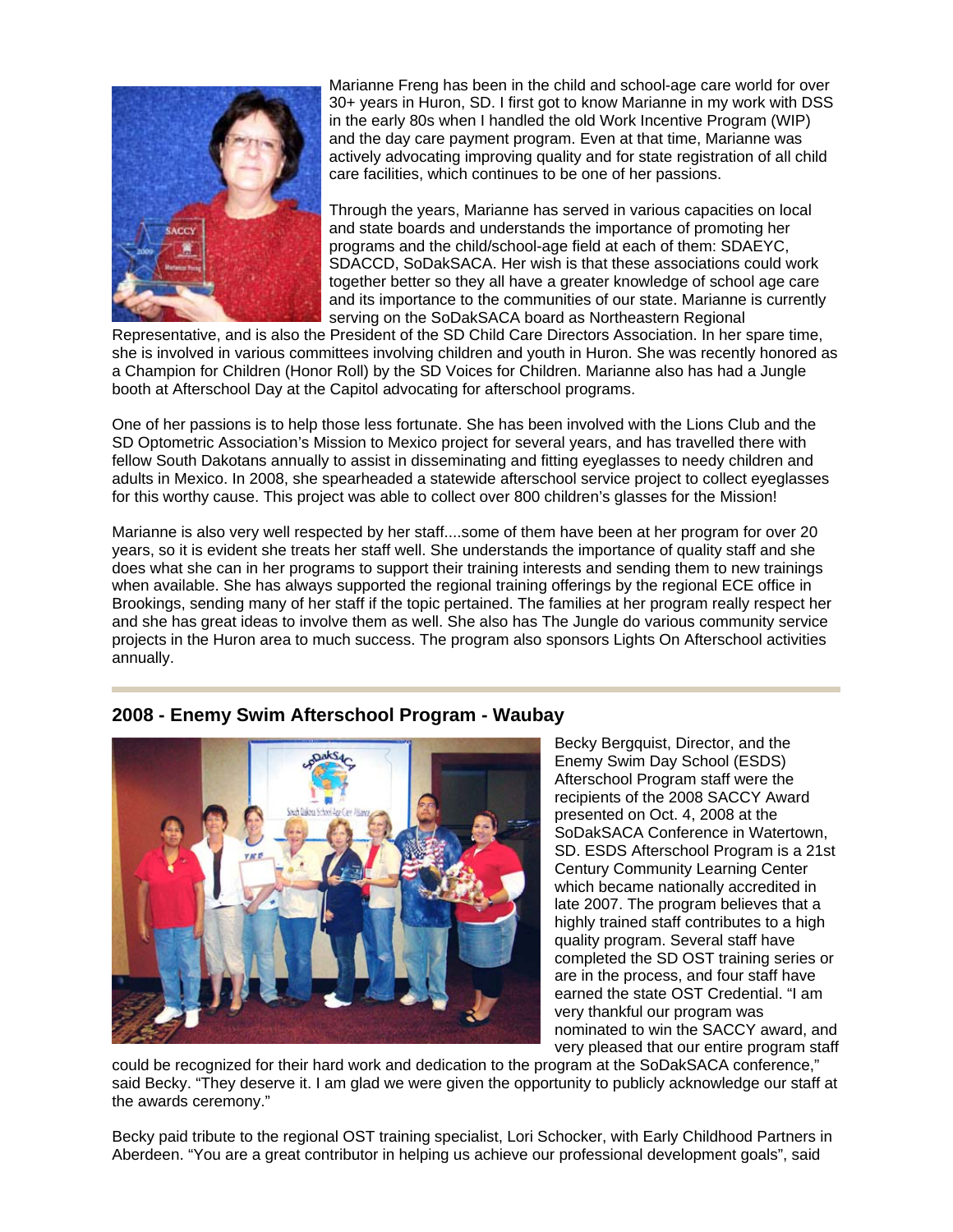Becky. "Your technical guidance has helped us work through issues and create quality programming for the children of Enemy Swim Day School."

In attendance to accept the award were (Left to Right Above): Terra Williams, Deb Anderson, Mary Anderson, Renee Kwasniewski, Julie Grothaus, Becky Bergquist, Allen Owen and Rebecca Dargatz.

## **2007 - Jan Stange – Great Afterschool Place (GAP)- Brookings**



Jan Stange, long-time director of the Great Afterschool Place (GAP) in Brookings, was presented the 2007 SACCY award at the fall SoDakSACA conference in Rapid City. Jan has a degree in Elementary Education from Moorhead State University. She taught in the St. Paul School system before moving to Brookings. After volunteering many hours to the program, she joined the Great After-School Place (GAP) staff in 1991 as coordinator of that program, which began in 1989.

Jan helped take the lead with regard to school-age care issues in the early years of school-age development in South Dakota, attending planning meetings, facilitating work groups, providing training, and being available to provide technical assistance to new programs statewide. She is one of the founding members of SoDakSACA, and has held the positions of VP of Governance, President-Elect, President, and Advisor for the

SoDakSACA board. Jan has also presented workshops at the state SoDakSACA conference and at the state Afterschool Directors' Retreat; and represented SoDakSACA's affiliate at the national conference and national affiliate summits for several years. She has always been willing to be a spokesperson on a local and state-wide basis for after-school issues.

Since Jan has been with GAP, the program has grown to include before school and summer programs, and also a kindergarten program. In the past year, she and her staff worked very hard toward achieving national accreditation from the National AfterSchool Association of the kindergarten site.

# **2006 – Women of Wessington – Wessington**



The Women of Wessington [WOWs] received the 2006 South Dakota SACCY Award for their outstanding contribution to the children of Wessington and their community. Every year the South Dakota School Age Care Alliance [SoDakSACA] recognizes an

individual or group that has made an exceptional contribution to the children of South Dakota. This year the award was given to the Women of Wessington. They have helped the after school children by supplying a TV, DVD and video player, helping with the reading program through books and volunteer time, helped with the gardening program as students put in their library garden, memorial rose

garden, and highway box bulb gardens. They have provided nutritious food for snacks and supplies for community service projects. They supported the students in their St. Jude's Bike-A-Thon and with other public fund raisers for the center.

Wessington is one of only two communities in South Dakota that has lost its k-12 school but maintains an after school center for its children. Their commitment and caring is a model to other communities struggling to keep their young citizens safe and involved in the life of the towns.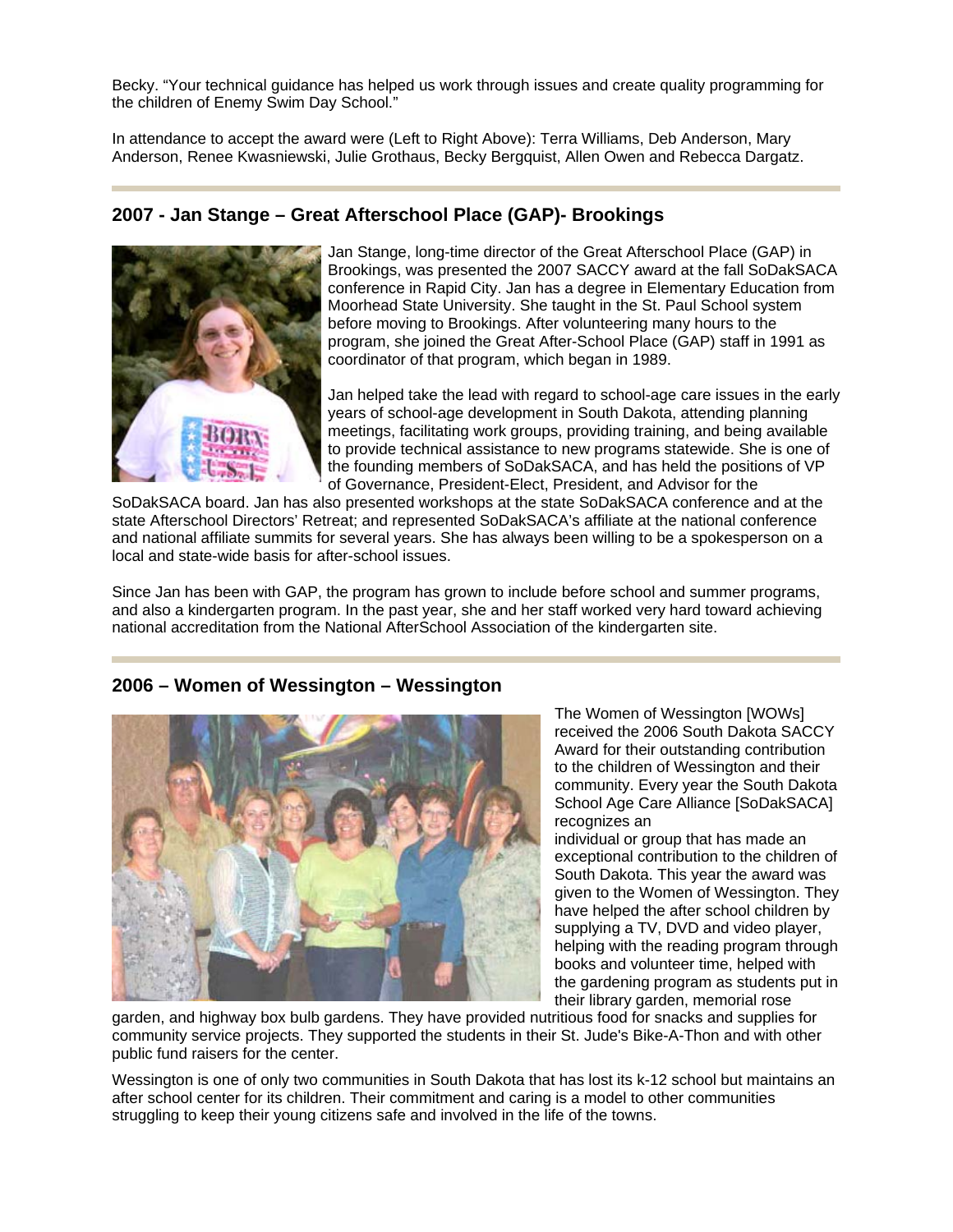In attendance to accept the award were (Left to Right Above): Mary Kuper (teaching assistant Wessington After School Program), John Hanks (mayor of Wessington), Rhonda Mehling (President of the Wolsey-Wessington School Board, WOW), Carol Rowen (Elementary Principal and K-8 computer science teacher, WOW) Diana Runge (WOW), Betsey Rowen (Wolsey-Wessington After School Director/teacher), Karen Clarke (WOW, Wolsey-Wessington teacher), Rosemary Moeller (Wessington After School Director/teacher).

## **2005 - Pat Hinricher – EBB Program – Flandreau**



Pat Hinricher has been at the Everything But Boring (EBB) Program in Flandreau since it first started back in 1998, as one of the first SD grantees of the new federal 21st Century Community Learning Center program.

Pat is a dedicated advocate for school-age children, and has been actively working with the program towards receiving national accreditation. Pat has also participated in the state OST training program and has earned her SD OST Certificate.

Pat lives on a farm and has two children and one grandchild. She loves working with her flowers and children since she gets to see them all grow!

# **2004 – Cindy Teer – EBB Program - Flandreau**



Cindy Teer is the director of the Everything But Boring (EBB) Program in Flandreau , which first began back in 1998, as one of the first SD grantees of the new federal 21st Century Community Learning Center program.

Cindy stepped up to the plate several years ago and made sure Flandreau's program was represented at Afterschool Day at the Capitol each year, encouraging other programs to become involved! She also makes sure EBB actively participates in Lights On Afterschool! each year.

Cindy commutes to her program from Sioux Falls, now that she is married. She has been, and continues to be, a dedicated and energetic advocate for school-age programming.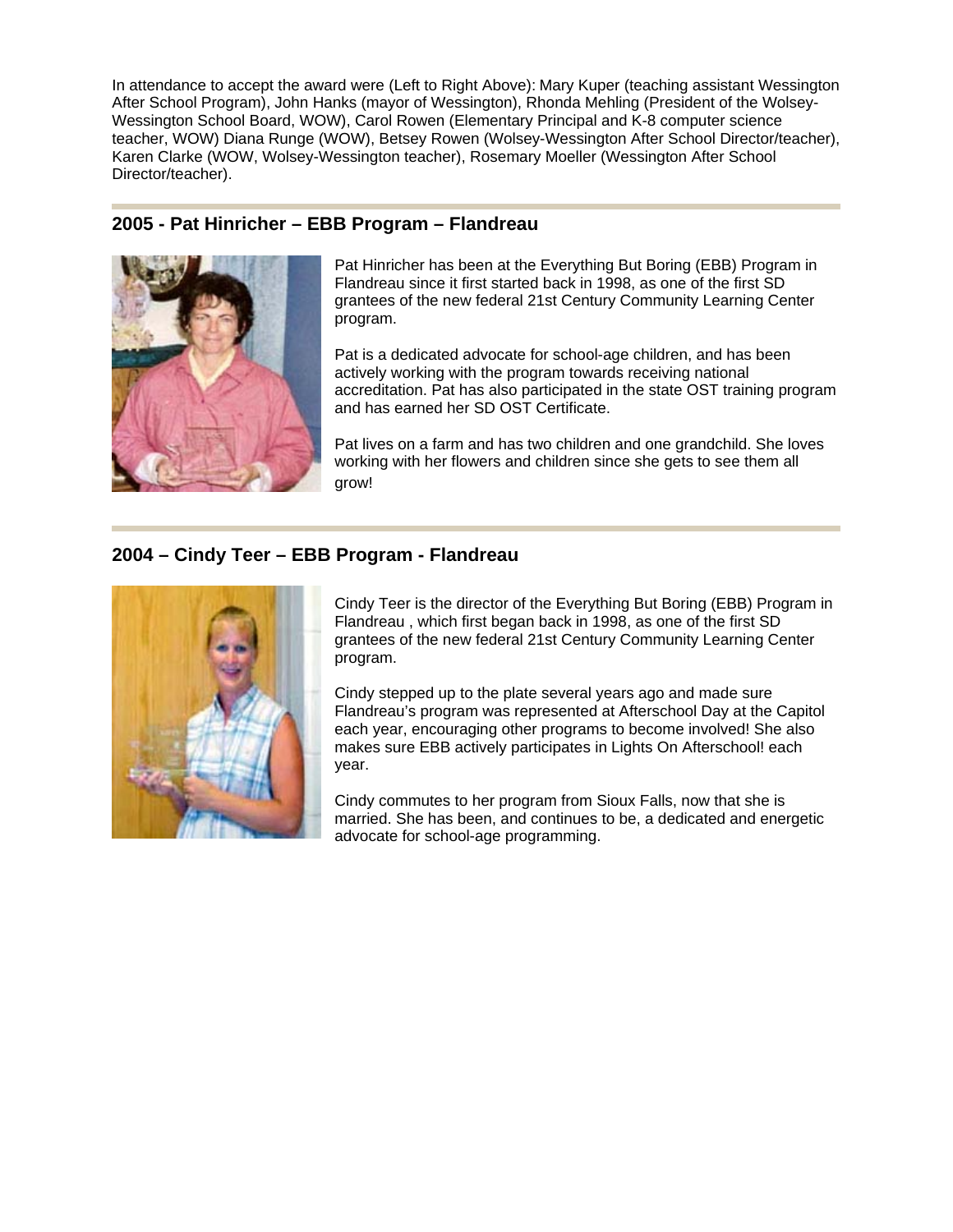## **2003 – Billie Jo Bakeberg – Kids Club Kids Program - Spearfish**



Billie Jo Bakeberg is the director of the Kids Club Kids program in Spearfish. Billie Jo is considered one of the 'founding mothers' of SoDakSACA, stepping up to the plate in 1999 at our first ever membership meeting in Aberdeen at the SDAEYC conference, becoming President-Elect for 1999-2000. She went on to serve as President, Advisor, VP of Membership (Newsletter), and also served as Conference Chair.

Billie Jo has been a strong voice and passionate advocate for afterschool programs in SD. She was an outspoken promoter for treating 'child care' and 'afterschool' programs as separate and unique services when the SD Alliance for Children was forming.

She is married and has two children, and enjoys spending time 'on the family ranch' with her mother, whenever she can.

#### **2002 – Rosemary Hayward – SD Dept. of Social Services - Pierre**



Rosemary Hayward is the State OST Program Specialist with the Department of Social Services – Division of Child Care. Realizing that school-age children were an entire group that were possibly 'underserved' in SD, except in the larger communities, she began focusing on afterschool program development in SD in 1997.

Rosemary is a passionate advocate for school-age care, and has enjoyed seeing the number of programs grow statewide. She continues to push for strong networks among OST directors in SD, and actively campaigns for Lights On Afterschool in SD each year. Also a 'founding mother' for SoDakSACA, Rosemary serves on the SoDakSACA board as the State Child Care Services Liaison.

The best part of her job has been meeting so many dedicated and caring professionals across South Dakota and the nation.

#### **2001 – Karla Johnson – Youth Enrichment Services – Sioux Falls**



Karla Johnson was the CEO for Youth Enrichment Services (YES) in Sioux Falls when she received the SACCY award in 2001. She had been with YES for 29 years, retiring from her position in 2005, and is considered one of the 'founding mothers' of SoDakSACA.

Karla is a passionate and true advocate for school-age care in SD. She stepped up to the plate in 1997 and attended two regional planning meetings sponsored by NSACA; and led the charge to establish our own state affiliate SoDakSACA in 1999. She was overwhelmingly supported to serve as the first President of the board of directors, and has also served as Advisor, and Vice President of Finance. Karla accepted the 'newbie' award at NSACA in 2000, when SoDakSACA became officially affiliated with the national organization.

She continues to live in Brandon, and is now the Director of Child Care

Services for the YMCA in Sioux Falls. Summers, she enjoys heading to Yankton to camp and enjoy the Missouri River.